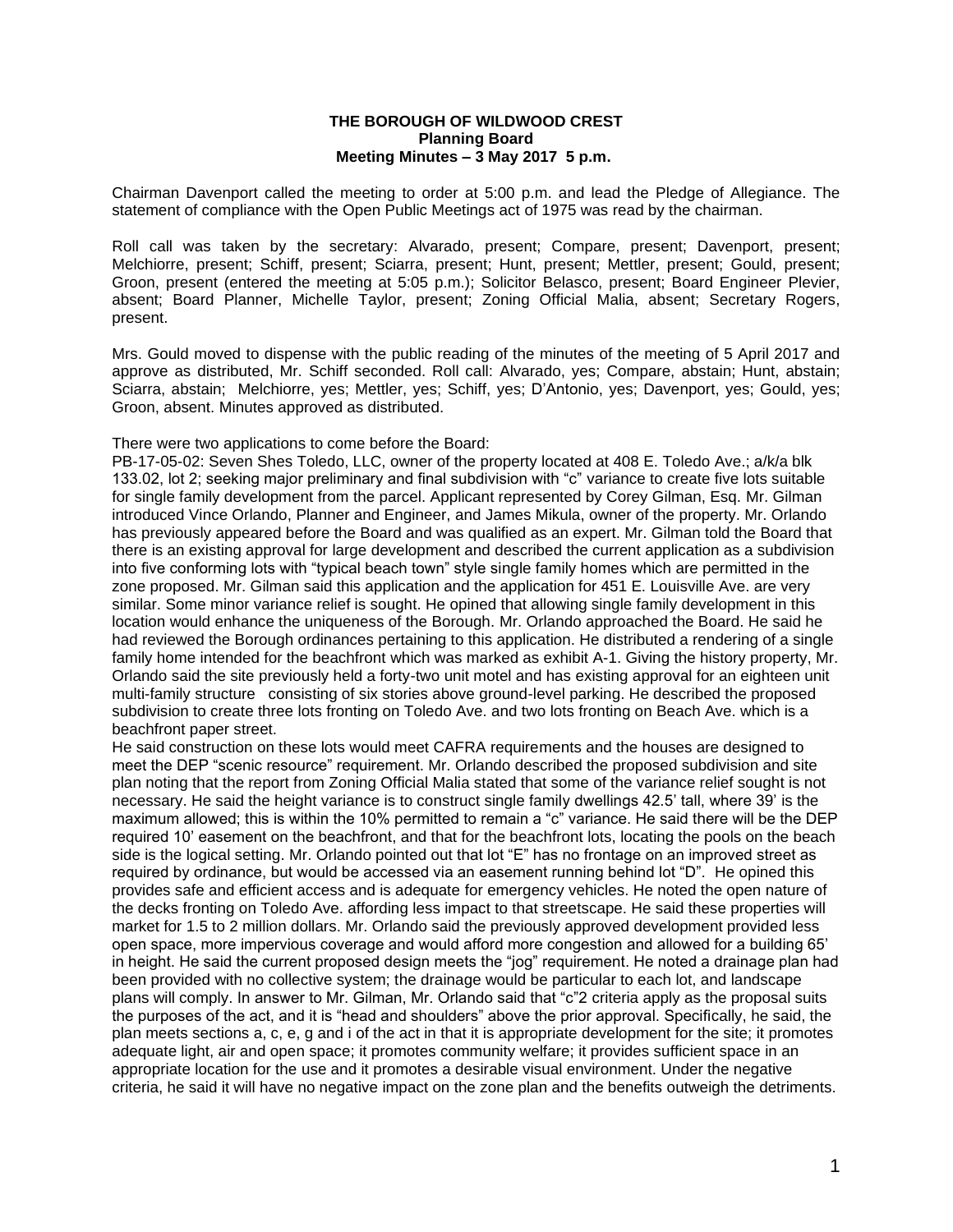Mr. Orlando said that he takes no exceptions to the Board Engineer's or Planner's report, noting the proposal meets or exceeds required off-street parking requirements.

Board member Hunt asked about the roof pitch to which Mr. Orlando replied it will exceed the minimum 5/12 requirement. Mrs. Hunt expressed about the design, describing it as "boxy". Chairman Davenport inquired if the applicant would consider subdivision application only and return for site plan and variance approval. Mr. Orlando said it is Mr. Mikula's intention to develop the parcel, and he is seeking all approvals. Mr. Davenport asked if it would be possible for the applicant to provide a rendering of the proposed structures, as it is difficult to visualize three stories of decks in the setback and the "mass" of the structures and decks facing Toledo Ave. Mr. Gilman said the proposed construction is much smaller than what had been previously approved. Mr. Davenport replied that the old plan required no variance relief. Mr. Orlando said he realizes granting "blanket" variances can cause the Board to lose control. Mr.

Alvarado noted the proposed plantings break up the appearance of the walls of the houses. Mr. Davenport said the nearby motel is approximately 14' from the sidewalk, and the proposed decks on the houses would be 10'.

Discussion ensued regarding the easement with Board members expressing concerns about emergency access and parking on the easement.

Mr. Gilman said it is their intent to have single family homes compete with multi-family development and to encourage single family development.

Mr. Groon said he is more concerned about the proposed setbacks than the height of the structures. He added the owners need to address maintaining these properties while waiting for construction. Mr. Melchiorre expounded on this problem. Mr. Orlando said they are willing to work within whatever guidelines the Borough provides.

Board Planner Michelle Taylor was sworn in. She guided the Board saying they could require a percentage (perhaps 30%) of fenestration (window openings) on side wall as a compromise for the required design elements and jog. She addressed the eave height issue saying it would be difficult to maintain a 21' eave height on a 42.5' building. She said modifications can be made to visually "bring down" the structure, but the decks at a 10' setback could be imposing.

Mr. Orlando agreed that he liked the idea of 30% fenestration facing Toledo Ave. He set the decks could be set back on the various levels so as not to be in a straight line.

Mr. Davenport asked if the house on lot "D" could be set back another 2' from the street without compromising side yard setback.

Mr. Orlando reiterated that they are willing to work within guidelines from the Board. He said they could use jogs to accommodate the setbacks and eliminate the flat façade. He said they are trying to keep the building at 4000 sq ft to be competitive in the market.

At 6:05 p.m. the applicants asked for a recess. The chairman agreed.

Mr. Groon left the meeting at this juncture.

The meeting was reconvened at 6:15 p.m. Chairman Davenport asked the applicants if they were willing to continue the hearing to the meeting of 7 June. He said there had been a lot of testimony, and design may afford the solution to the anticipated issues with the development and give the Board the opportunity to talk with the planner.

Mr. Mikula approached the Board. He explained the history of the project, saying he had considered building in accordance with the prior approval but chose to pursue single family development. He said the houses will be "top end" designed to entice buyers from Stone Harbor and Avalon.

Mr. Davenport expressed concern about the Board making a rash decision.

After continued discussion with the applicant, it was mutually decided that continuing the application would be in everyone's best interest and that a workshop session will be scheduled and duly advertised. The workshop will be scheduled for 16 May at 4 p.m.

Mr. Schiff moved to continue the application to the meeting of 16 May without prejudice and without the need for the applicant to readvertise or renotice, and with the applicant waiving time constraints on the board to act within 45 days; Mrs. Gould provided the second. Roll call: Alvarado, yes; Compare, yes; hunt, yes; Sciarra, yes; Melchiorre, yes; Mettler, yes; Schiff, yes; D'Antonio, yes; Davenport, yes; Gold, yes. Tabling memorialized as resolution PB-A-17-10.

PB-17-05-03: Seven Shes Louisville, LLC, owner of the property located at 451 E. Louisville Ave., a/k/a blk 100.02, lots 15, 17 and 19; seeking minor preliminary and final minor subdivision approval to create four lots suitable for single family development from the parcel. Applicant represented by Corey Gilman,